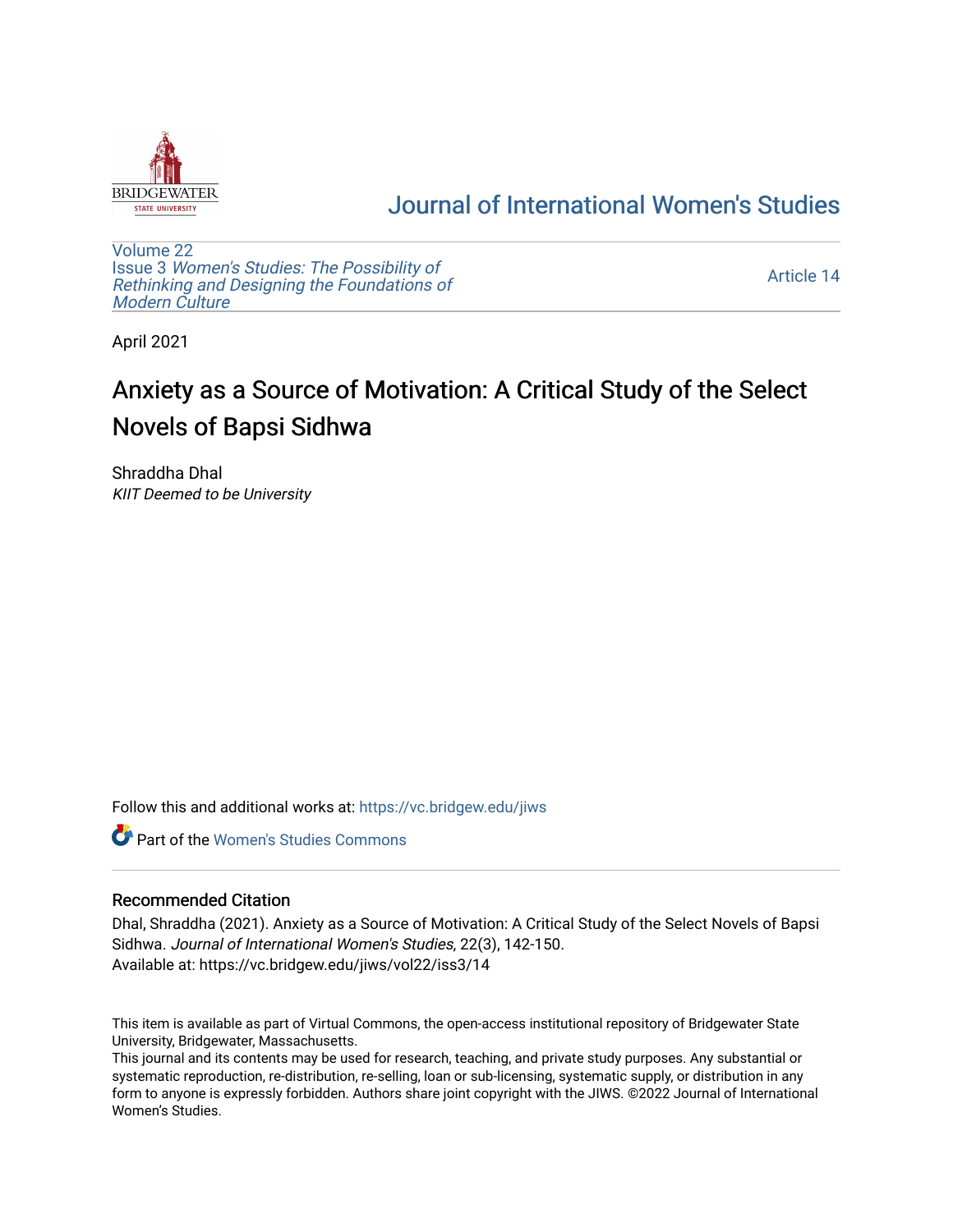#### Dhal: A Critical Study of the Select Novels of Bapsi Sidhwa

This journal and its contents may be used for research, teaching and private study purposes. Any substantial or systematic reproduction, re-distribution, re-selling, loan or sub-licensing, systematic supply or distribution in any form to anyone is expressly forbidden. ©2021 Journal of International Women's Studies.

#### **Anxiety as a Source of Motivation: A Critical Study of the Select Novels of Bapsi Sidhwa**

By Shraddha Dhal $<sup>1</sup>$  $<sup>1</sup>$  $<sup>1</sup>$ </sup>

#### **Abstract**

The Parsi community in India is currently threatened by extinction due to diverse factors including low birth rate, fecundity, strict laws against religious conversion, and extreme urbanization. This small ethno minority forms a well-defined community by following an inveterate way of living; they only breed among community members, which is an outcome of their long-established allegiance. This closed way of living directs the collateral emergence of ethnic anxiety in its members about the prospect of their survival in the next century. This dwindling community has survived through adapting to centuries of social and cultural cataclysms in pre- and post-partition India. Bapsi Sidhwa, one of the first authors to give a voice to the Parsis, epitomizes herself on behalf of her community and tries to surmount this anxiety in a creative comportment. Her desire to triumph over her authorial anxiety is clearly reflected in her efforts to transcend the limits of her physical disability as well as the collective struggle of the minority she belongs to. Her works are not confined to individual anxiety; rather they contextualize the community's ceaseless quest for identity and survival. This paper closely scrutinizes various key aspects of the Parsi community and its sensibilities in the novels of Bapsi Sidhwa. The fear of assimilation, an undiminished appetite for the eternal perpetuation of their own identity in postcolonial India, and the author's consequent emigration to the West are all manifestations of the community's centuries-old anxieties, which too have been the focal point of Sidhwa's works.

*Keywords*: Anxiety, Motivation, Ethnicity, Identity, Parsi community, Qualitative analysis

#### **Introduction & Background**

Anxiety is a form of uneasiness, nervousness, and tension arising out of an anticipation of uncertain and unfavourable future outcomes ("Defining anxiety disorders"). It is a combination of fear and apprehension, and is mostly triggered by distressing conditions, stressful life situations, and thoughts like psychic demolitions, afflictions or threats to personal survival. This individual survival threat when carried on by a group of people develops into a cumulative concern for survival and becomes a mass anxiety attack. Ethnic minorities have a strong, shared sense of group identity because they face common life challenges, and so they share a collective sentiment of anxiety and a common insecurity regarding potential threats. These anxieties/insecurities include an overwhelming fear of getting "merged, penetrated, fragmented, and destroyed" (Hurvich, 2003). The Parsi community, though an ethnic minority group, is nevertheless a part of the social phenomenon called 'collective annihilation anxiety<sup>[2](#page-1-1)</sup>. Over the centuries since the first Zoroastrians arrived in India, the Parsis have integrated themselves into Indian society while simultaneously maintaining their own distinct customs and traditions. This, in turn, has given the community a rather peculiar standing: they are Indians in terms of national affiliation, language, and history, but not in terms of cultural,

<sup>&</sup>lt;sup>1</sup> Shraddha Dhal is a Faculty Associate at the School of Humanities, KIIT Deemed to be University, India.

<span id="page-1-1"></span><span id="page-1-0"></span><sup>&</sup>lt;sup>2</sup> The paper uses the following terms interchangeably: ethnic annihilation anxiety, ethnic anxiety, and annihilation anxiety.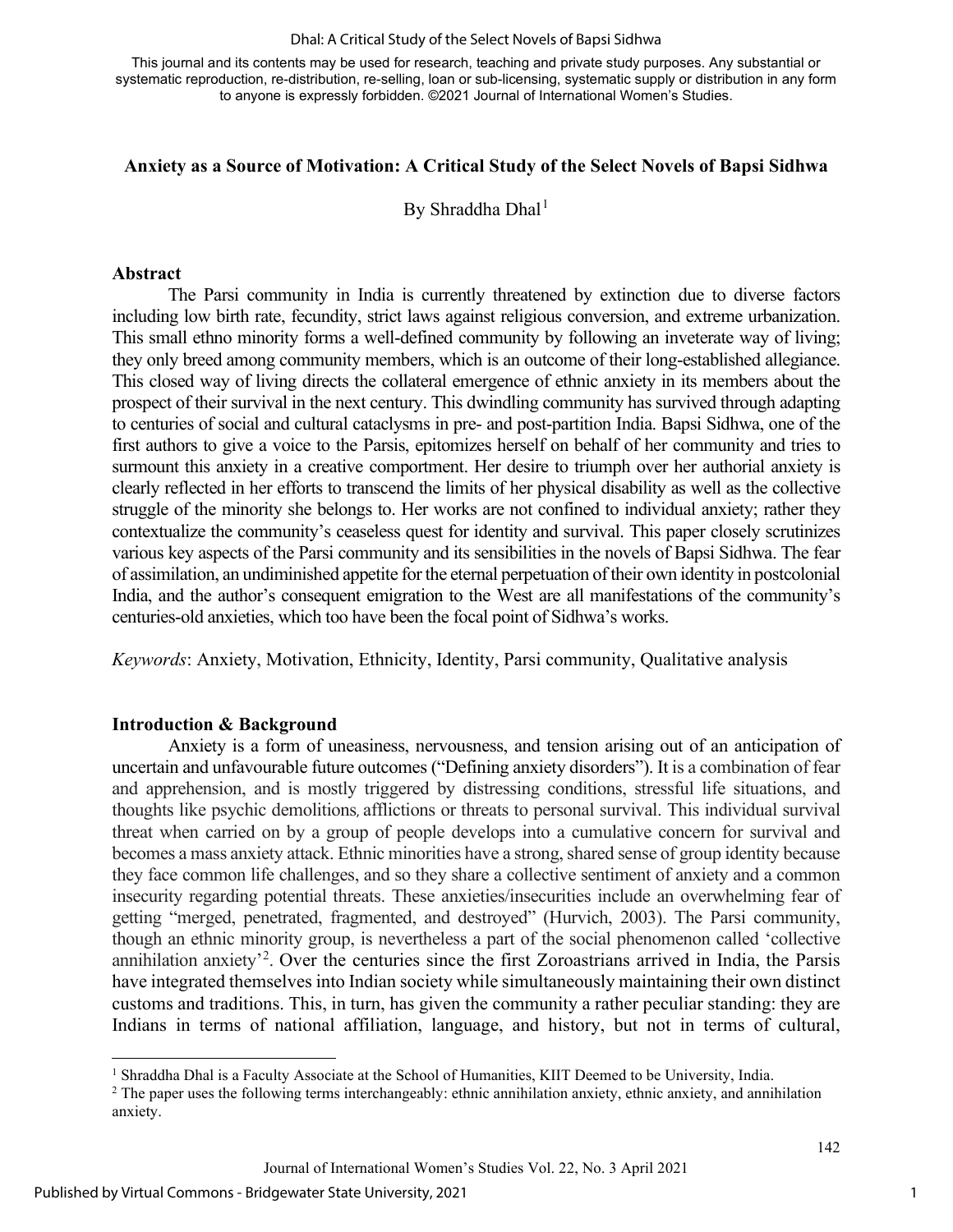behavioural, and religious practices. Their religion has remained pristine—untouched by civilization—and their core beliefs have kept them a people apart, which constitute them as one homogeneous community. This, however, is the outcome of the community's beholden mind which is oath bound; they gave an oath<sup>[3](#page-2-0)</sup> of allegiance to the Hindu King on their arrival in India. Not only is the community committed to this oath, but it is also confronted with the threat of extinction due to diverse factors such as low birth rate, strict laws against religious conversion, and extreme urbanization. Regrettably, this limiting way of living has created an emergence of ethnic anxiety in members of this society regarding their survival in the next century. Many Parsi writers are aware of the fact that their community is disappearing at an alarming rate. Because of this, they often depict a collective fight against shared fears of extinction in their writings. Bapsi Sidhwa, an Indian-born, Pakistan-based Parsi Zoroastrian author strives to project this collective annihilation anxiety of her community through her works and utilizes this community anxiety as a source of inspiration to develop numerous creative works which have left footprints on the sands of history.

### **Objective**

This paper hypothesizes how the collective annihilation anxiety of a dwindling community like the Parsi turns into a motivation factor to challenge into creative endeavours as a coping mechanism to help them endure the anxiety of their diminishing number with reference to the novels of Bapsi Sidhwa.

## **Methodology**

In order to gain better insight into the proposed objective, this paper uses a qualitative approach and collates materials from various sources including textbooks, research articles, dissertations, encyclopaedias, interviews, criticisms, newspapers, and other media reports. A thorough analysis of the contents, narratives, and discourses in these modes is used to decode and categorize ideas and observations for clear assessment of the findings.

#### **Discussion**

The Parsi Zoroastrian community with its dwindling population of nearly 111,691-121,962 has already entered the final stage of demographic transition. Late marriage, no marriage, limited childbirth, fecundity, urban craze that leads to migration, and of course the desire to keep the bloodline 'pure' has resulted in a drastic reduction in their demography thereby signifying a terrible depletion of community potential and their rich cultural exclusivity (Kulke, 1978). As the community approaches extinction, its members are put in a perpetual grip of anxiety, often doubting their own survival and identity in the near future. The community members uphold a

<span id="page-2-0"></span><sup>&</sup>lt;sup>3</sup> When the Parsis came to India, they first halted at Diu in Kathiawar. From Diu, these people shifted to the port of Sanjan in South Gujarat around 785 AD. This influx of the Parsis into India created a problem of accommodation. Therefore, the immigrants approached the local Hindu ruler, Jadi Rana, and requested asylum. The king imposed 5 conditions before allowing them to settle in Sanjan: i- The Parsees' high priest would have to explain their religion to the King; ii- The Parsees would have to give up their native Persian language and take on the language of India; iii-The women should exchange their traditional Persian garb with the customary dress of the country; iv- The men should lay down their weapons; v- The Parsees should hold their wedding processions only in the dark. (*The Parsees in India: A Minority as Agent of Social Change* (1978), Kulke, pp-27-29).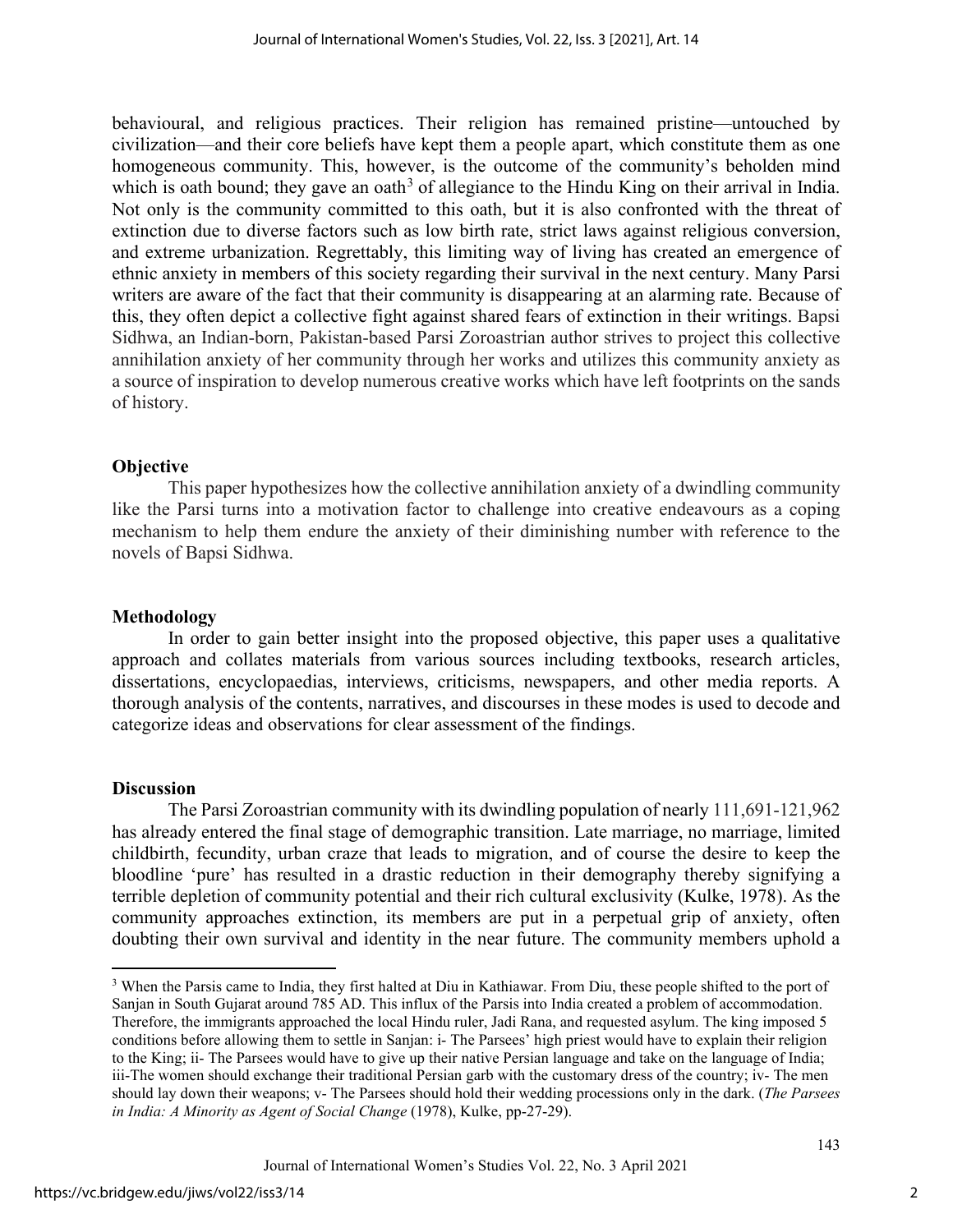compelling sense of communal identity and cohesiveness. Their survival strategies in the brink of extinction, crisis of identity, and the question of integration have always been matters of concern. This community has shown their strong adaptive qualities as a homogenous body in numerous ways: they fled their conquered home territories, have kept their religion unsullied, retained their core beliefs, preserved their racial distinctiveness, and became successful in the face of modernity. Their population constitutes only a negligible 0.007% of the Indian population. When it comes to their religious rites and practices, they do not appear to be essentially Indian as they lack in consanguinity or cultural, behavioural, and religious practices (Register General of India, 2001). According to a study, the Parsis have sustained their Persian roots by discouraging interfaith marriage with people from other cultures and faiths around them (Nanavutti, 1970). Yet the community does not share any more social bonds with its long-left place of origin, Persia i.e., present-day Iran, nor does it have any exchange of ideas, similarities in language, correspondence, or contemporary connections with them. Their distinctiveness is showcased by their religious conviction, their history, ethnicity and their own perception of holding an elite status over all other communities in India. They share a kind of collective elite consciousness resulting from the colonial epoch, which can be seen as another aspect that has brought the Parsis into incongruity with the Indian identity (Deshmukh, 2014). The community believes that their collective ethnic consciousness is the key to their survival. Because of this, they become extremely concerned when faced with the threat of mergence with dominant culture.

The members of the otherwise isolated Parsi Zoroastrian community share similar beliefs, ideologies, and morals which organize them as one unifying force within the society. This makes them increasingly attached to their own cultural, philanthropic, and historical legacies, and simultaneously motivates them to find ways to fit into general society's customs and means to preserve their own unique ethnic heritage. However, awareness of their dwindling numbers and collective fear of possible societal transition causes them to question their ethnic essentialism and creates a sense of cultural anxiety. This cultural anxiety intensifies worries about community cognition and their inalterable essence of ethnic identity. The constant anxiety over their dropping numbers and the prospect of cultural transition further triggers an intense state of ethnic annihilation anxiety. This is an internally experienced psychic fear and disquiet about the complete extermination of the Parsi ethnic group which induces existential trauma. Literary and cultural figures like Bapsi Sidhwa depict this collective anxiousness in their works, and they convert this anxiety into a motivator to preserve Parsi identity through the creation of community specific literature.

#### *Writing the Parsi Identity*

Being a Parsi not only by birth, but also by heart and soul, the Indian born Pakistani writer, Bapsi Sidhwa never fails to address the serious historical and cultural issues of her community, the predicament of her people concerning their sustainability in the near future and of course the problem mounting out of the sense of belonging towards their own community and identity. The three novels discussed here reflect Sidhwa's ardour and fidelity for the Parsi community. In these works she explores their individual spirit, the patterns and experiences of expatriation and migration, entrenched cultural relativism, the Parsi ethos, themes of marriage, and religious practices and their underlying sentiments, which have been widely discussed and deliberated by critics and connoisseurs.

Her novel *The Crow Eaters* breaks conventionality and leads its readers towards a hilarious saga of the Parsi community whose members are often called *Kagra-Khaow*. The elements of joy,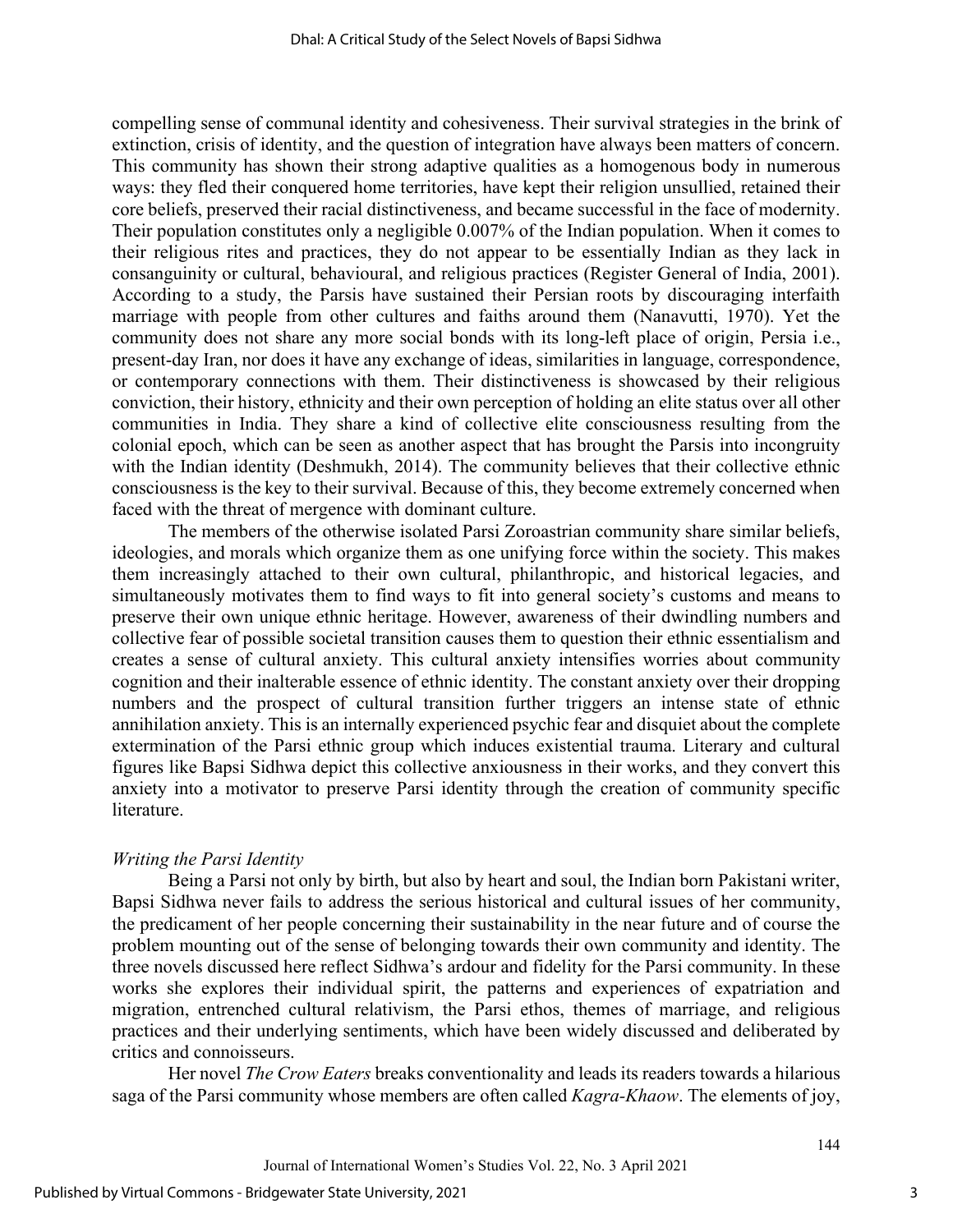humour and slapstick uproar infused in the novel through the crucible characters and the roles played by them has earned the community the label *Kagra-Khaow*, which means 'Crow Eaters'. This witty caricature resonates with the Parsi people. The well-regarded author had faced quite a lot of criticism for revealing the community's secrets to the world. However, for her, this is a way to encompass the minority discourse and her unfair portrayal or caricature of the community's peculiar attitude strangely serves a unique survival method for her culture, which she adopts to promote her very dear minuscule community among other dominant cultures.

Moreover, Sidhwa refutes the criticism she receives from her own community. She writes in the "Author's Note" of the third edition of Penguin India, 1990:

Because of a deep-rooted admiration for my diminishing community and an enormous affection for it– this work of fiction has been a labour of love. The nature of comedy being to exaggerate, the incidents in this book do not reflect at all upon the integrity of a community whose honesty and sense of honour not to mention its tradition of humour as typified by the Parsi 'natak' – are legend. (Sidhwa, 1990, B)

Sidhwa aims to shed light on an unexplored ethnocentric community by showcasing its eccentricity to the world, with hopes to propel the world to preserve the community's journey from Partition through migration, adaptability, westernization to hybridization of identity. The novel reveals the myriad aspects of the Parsi identity. The plot depicts a pre- independence image; Sidhwa shows the dislocation and alteration of a Parsi family, namely the Jungalwallas, through a powerful depiction of the author's consciousness about culture. The Parsi protagonist Freddy's social mobility is the main storyline of the novel. He uproots his family from a nondescript village in central India and moves to Lahore for settlement. He, like his fellow Parsis, is also a blind supporter of the British Empire. His identification with the British Raj is strong and represents the majority of pre-independent Parsis. He wears his most majestic attire each time he visits the Administrative House. He demonstrates his loyalty to the 'Queen and Crown' by paying homage to the British Empire.

However, Freddy remains a true Zoroastrian to the core. His quest for affluence and social status is typical of the Parsi propensity. His dedication to Zoroastrian values of generosity and charity shows his devout Parsiness. The compelling sense of duty and obligation towards others, which is one of the most endearing features of this microscopic community, is carried forward by him. As a Parsi herself, Sidhwa, through the character of Freddy, tries to give an autobiographical touch by showcasing her allegiance to her own culture. She reflects on her genetic inheritance, her high cultural fidelity and in doing so, ensures the community's cultural stability and customary longevity through her creative works. The intention is to leave the shadows of her unique culture even after its extinction.

In his book *Cultural Evolution*, Alex Mesoudi writes:

Cultural variants can be passed faithfully from one individual to another, just as genes are passed from parent to offspring in biological evolution. Moreover, this cultural inheritance is of sufficiently high fidelity that it can successfully support the gradual accumulation of modifications, just as Darwin observed for lineages of biological organisms. (Mesoudi, 2011)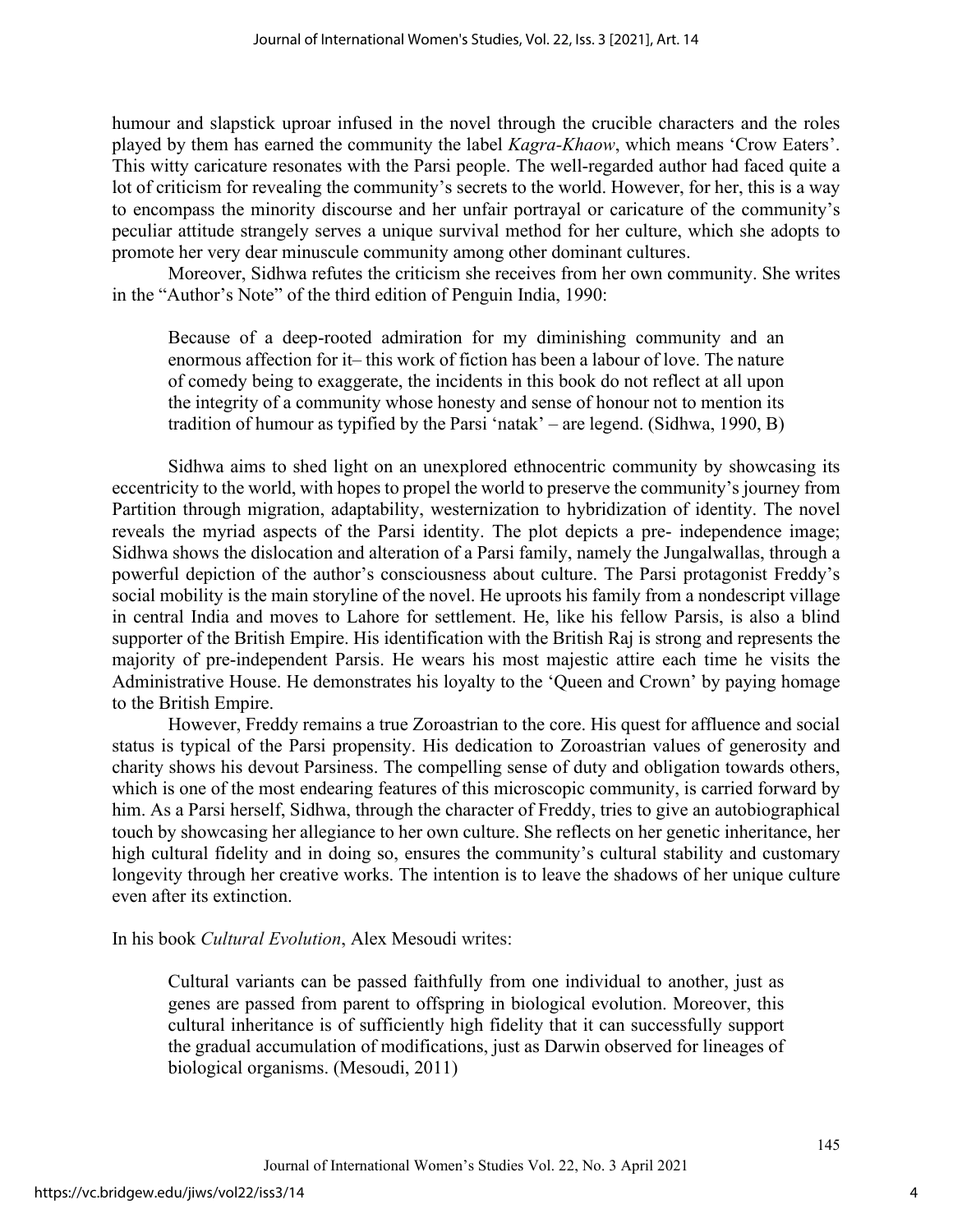The narrative also employs comic and ironic modes to illustrate the Zoroastrian values in the lives of Freddy and his two sons, Billy and Yazdi. Sidhwa showcases the distinctive clothes and manner of dressing of the Parsis through her remark on the subject of an assemblage of Parsis on a railway station:

The Parsi women… tied their heavy silk saris differently, with a triangular piece in front displaying broad, exquisitely embroidered borders. The knotted tassels of their kustis dangled as if pyjama strings were tied at the back, and white mathabanas peeked primly from beneath sari-covered heads. The men wore crisp pyjamas, flowing white coats fastened with neat little bows, and flat turbans. They looked quite distinctive. (Sidhwa, 1990, C, p. 56)

Similarly, Sudra and Kusti, which carry very important roles in the Parsi Zoroastrian faith, is worn by all Parsis. The Parsi protagonist Freddy also wears it as a symbol of purity and sanctity. Even his wife and mother-in-law have never made a public appearance without the 'mathabanas'. However, the cultural and generation gaps continue to appear as the members of the community become exposed to westernization.

While Freddy's cultural fidelity is clearly shown in the novel through his pride of their rituals and customary dress codes, while the next generation, Billy, Tanya, and Yasmin, are more inclined towards British culture, resulting in a cultural hybridity. This means they are neither able to completely give up the rituals of their community, nor fully identify with the British. Their hybridization is the outcome of partially merging with the English and adopting their language too quickly, thereby signifying a cultural collision. Billy and Tanya communicate in English with each other and the neighbours of their age. Freddy talks about how he used to buttress the English officials to earn favour and patronage in his business. His "vernacular was interspersed with laboured snatches of English spoken in a droll intent accent" (p. 11). Sidhwa makes a caricature of her characters that eventually allows her to parody the lurking insecurities of her community members.

The community's love, respect, and longstanding act of loyalty towards the 'Queen & Crown' is evident when Faredoon says: "And where, if I may ask, does the sun rise? No, not in the East. For us it rises- and sets- in the Englishman's arse. They are our sovereigns! Where do you think we'd be if we did not curry favour? Next to the nawabs, rajas and prince lings, we are the greatest toadies of the British Empire! These are not ugly words, mind you. They are the sweet dictates of our delicious need to exist, to live and prosper in peace. Otherwise, where would we Parsis be?" (p. 12).

Legal security, peace and economic prosperity are ensured as a result of the Parsis' inflated servility towards the British. Sidhwa has successfully portrayed the rise of the Junglewallas from rags to riches. However, torn between the loyalty to the king and a commitment to their own community, the Parsis are anxious about their future. As the partition of the subcontinent strikes the corner, a few Parsi gathered around Freddy in concern of the upcoming division. Sidhwa shows that, except for a fringe minority, drawn into the vortex of the Nationalist Movement, almost the entire community revolves around the question asked by Yasmin's husband Bobby Katrak in a half serious alarm: "But where will we go? What will happen to us?" The easy answer to this anxious question was so beautifully handled by Freddy, "Nowhere my children... We will stay where we are... let Hindus, Muslims or Sikhs, whoever rules. What does it matter? The sun will continue to rise and the sun will continue to set- in their arses...!" (p. 283).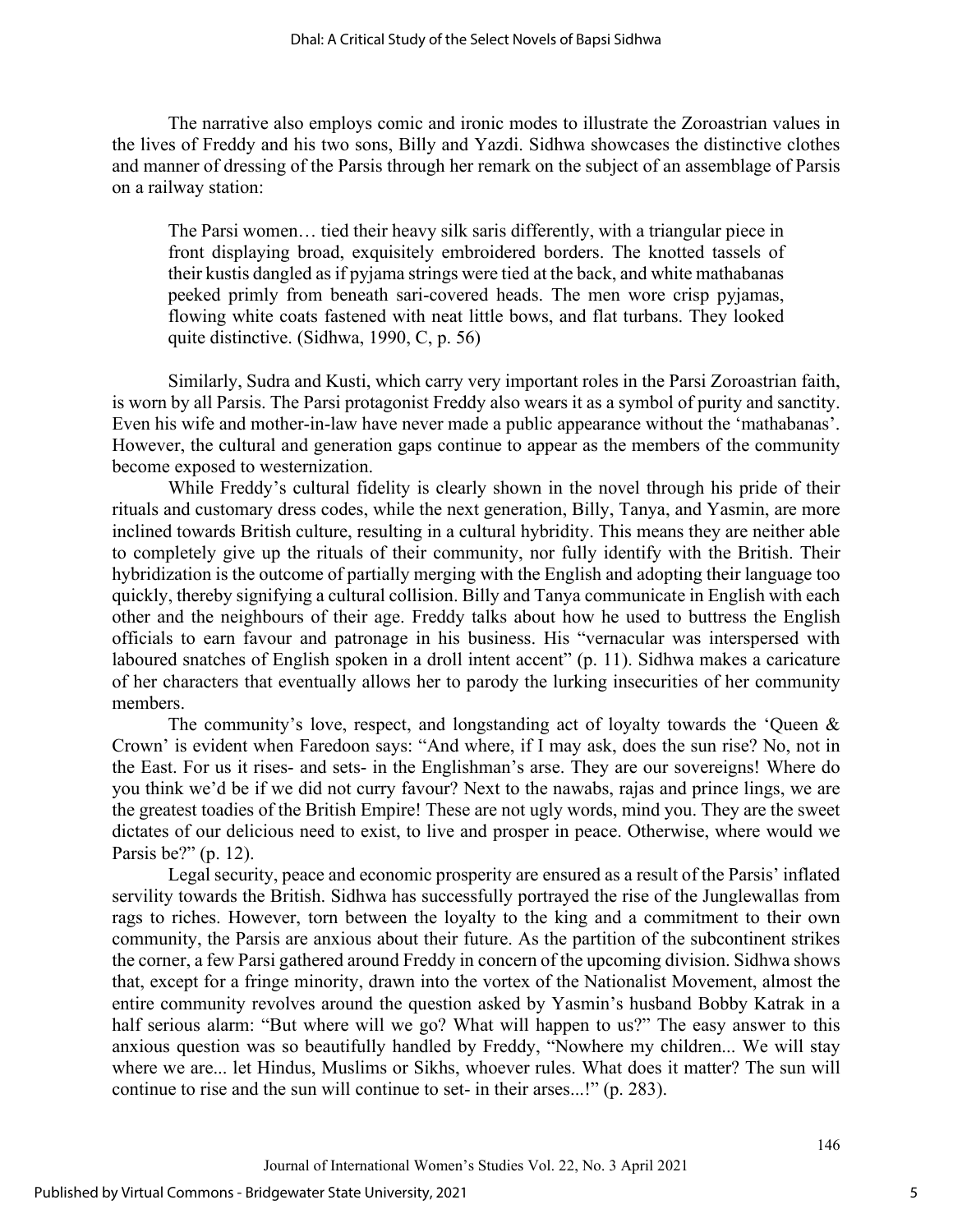The community chiefly marks its cosseted status under the British rule, recognized as the Afringan prayer's "good government". Allegiance is, therefore, a self-evident tenet. Even we see how Colonel Bharucha discourages the Parsi inhabitants of Lahore from affronting the British sensibilities by any act of endorsement. He reprimands, "I hope no Lahore Parsi will be stupid enough to court trouble- I strongly advise all of you to stay at home- and out of trouble" (Sidhwa, 2006, p. 37).

Sidhwa explains how the Parsis were brooding over choices: either to encourage the freedom movement or to stay loyal to the Raj. Some Parsi Zoroastrians also convey their traumatic psychic state concerning their post stay in Lahore after independence and their willingness to relocate. Yet, this ongoing threat and insecurity is withdrawn as the President of the Lahore Parsis reiterates, "As long as we conduct our lives quietly; as long as we present no threat to anybody; we will prosper right here…" (p. 40). These lines spark a concealed apprehension of the community that may be threatened by dominant cultures like Hindus in India and Muslims in Pakistan.

Though the Parsis are very proud of the way they maintain their identity despite being an ethnic minority, they tend to occasionally stoop to sycophancy. With the ironic perspective of Sidhwa, the flattery by the Parsis is hilariously uncovered in the narrative; simultaneously it articulates an identity crisis which has triggered a quest for protection for the community. The theme is quite analogous to Khuswant Singh's *A History of the Sikh* (2006), where the many problems and characteristics of the Sikh community is highlighted. In the case of the Sikh community as well, the continuation of their customs and identity remained vague for an extended phase even after independence. Though not completely on the side of the English, the Parsis did not identify with other Indian communities. The partition had left them chained to uncertainty and their identity elusive. Their divided loyalty has been attacked, exposed, and satirized. This led to a mental estrangement from India for many Parsis. Sidhwa, as an insightful observer of human fallibility, understands the paradoxical facets of their identity and perfectly reflects this identity crisis over the changing social milieu which has always been a social dilemma for the community during the British rule. Even the sufferings of the Junglewallas are more autobiographical than merely historical fiction (Dhawan, 1996).

The portrayal of community anxiety resulting from identity crisis is continued in her subsequent novel. In *An American Brat*, the Parsi community is presented as impelled to carry out the political actions. The Ginwalla family is actively associated with the present political catastrophe of the country. Being Parsi, Zareen believes that America, with its liberal traditions, resonates with Parsi traditions. Sidhwa sets the stage for more challenging roles played by her characters while writing during a phase of wild sectarianism in India and the experience of more concealed prejudice prevailing outside. The plot takes a turn when Feroza flies abroad with the wings of hope, dreams, and freedom, leaving behind the phenomenon of neo-colonialism in Pakistan. With this, Sidhwa moves from the local to the most parts of the New World, the United States of America. The Parsi characters of Sidhwa are found as the victims of post-colonial migration. They always find themselves stuck in the life-changes that lead to double cultural identities. The novel *An American Brat* emphasizes the transformation that the protagonist undergoes in a different world. It also draws attention to the way Feroza changes her perception of life and its opportunities. Her migration is a journey through three cultures: Pakistan's Islamic culture, her own Parsi culture, and the western culture of the USA. Sandwiched between the cruel and harsh realities of an alien culture (the modern American way of life) and the native Pakistani culture (Zoroastrian mode of life) which has been carefully instilled in her, she finds herself a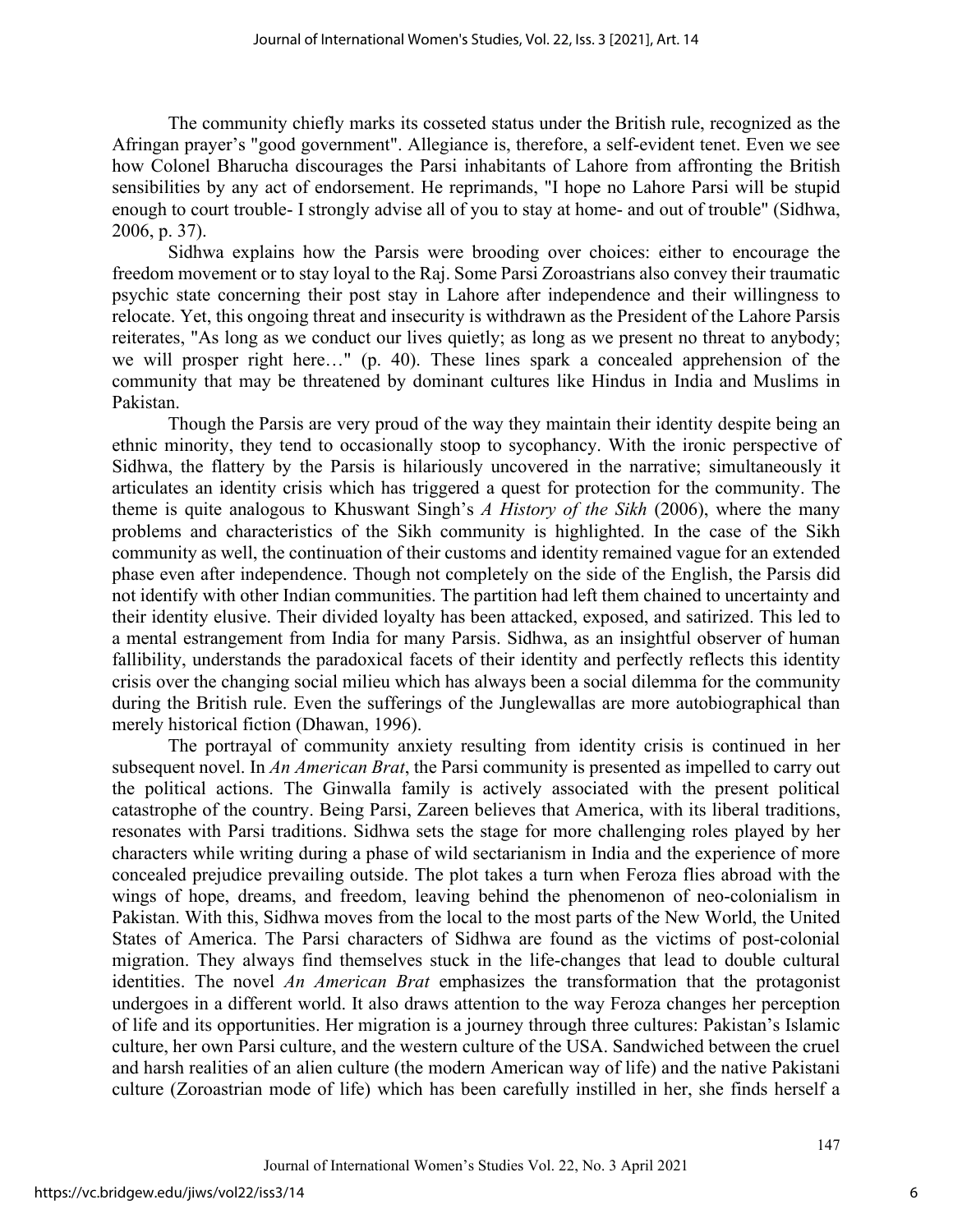victim of these conflicting value systems. This discord created between the cultures is apparent both on the social level as well as the personal level which led to her quest for identity (Sidhwa, 1990, A). Even though her association with her friend Jo, an American student, makes her aware of American customs, she continues to cling to her Zoroastrian manners. Gradually, like most expatriates, she revives her ethnicity because of nostalgia. Sidhwa skilfully chronicles an expatriate's experience in a foreign land with a special emphasis on minute details. She draws connections between the harrowing occurrences she experienced during her own migration in the midst of the Partition and the anxieties of her characters which are an outcome of displacement and social volatility.

Feroza represents those who have a passion for a western flair in her community. The introverted girl who at Lahore spoke timidly to young people now enjoys freedom and abhors the restrictions imposed on Parsi women. She slowly becomes flexible when the issues of inter-faith marriage come into question. Zareen used to explain to her daughter that by tying the knot with David she would be detached from her community; that she would not be permitted to perform the rituals of her community at the Fire temples. While Parsi men who marry outside of their faith remain unchanged as far as their religious beliefs are concerned, Parsi women who marry non-Parsis get excommunicated. Zareen, brought up in the Islamic code, does not easily accept the practice. She reacts strongly when she receives a flux of anxious letters from Pakistan that dissuade Feroza from marrying David. But then she pretends to have accepted her daughter's intention to marry David and tries to intimidate him by emphasizing the difference between Zoroastrian and Jewish cultures, making him aware of the difficult Parsi rituals and customs. This leads David to rethink his own flexibility in terms of his relationship and comfortability with Feroza. She is attracted not only to the material comforts of America but the 'freedom' that people are endowed with in America. She follows the principles of Zoroastrianism, which promote 'freedom of choice'; it is a cardinal principle in Prophet Zoroaster's teachings. This leads her to direct her life to suit her heart and to achieve contentment in her own way, while simultaneously trying to adapt to the new world. The issues concerning ethnic divergence and marriage have also been well illustrated through the character of Freddy in *The Crow Eaters* as he gets angry when he comes to know that his son Yazdi wants to marry Rosy Watson, an Anglo-Indian girl. He expresses his shock over this: "'What kind of a name is that? I don't think I know any Parsi by the name of Watson.' 'She's not Parsi. She is an Anglo-Indian.' (Sidhwa, 1990, C, p. 123). This is emblematic of the Parsis' reluctance to cut out the very ethno-religious essence of their community; hence this obsession about purity keeps away conversion. The Parsis give utmost priority to their distinct identities and believe in self-preservation and therefore do not want to dilute their Zoroastrian identity by encouraging inter-faith marriages. This fundamental aspect of purity and identity, which is at the very core of their religion, endures an inherited concern across generations regarding their future survival.

Sidhwa depicts the cultural and socio-religious differences of her community in various ways, sometimes through her characters and sometimes through various events and incidents. The way she depicts Lenny's physical disability in *Ice-Candy Man* exemplifies the metaphorical layers she adds to the plot. Her community, like Lenny, is polio-stricken and living permanently with a disability, which is symbolic of a minority identity. The possibility of this partial identity becoming merged with a diverse society eventually leads to the fear of losing its eccentricity thereby fading into symbol.

7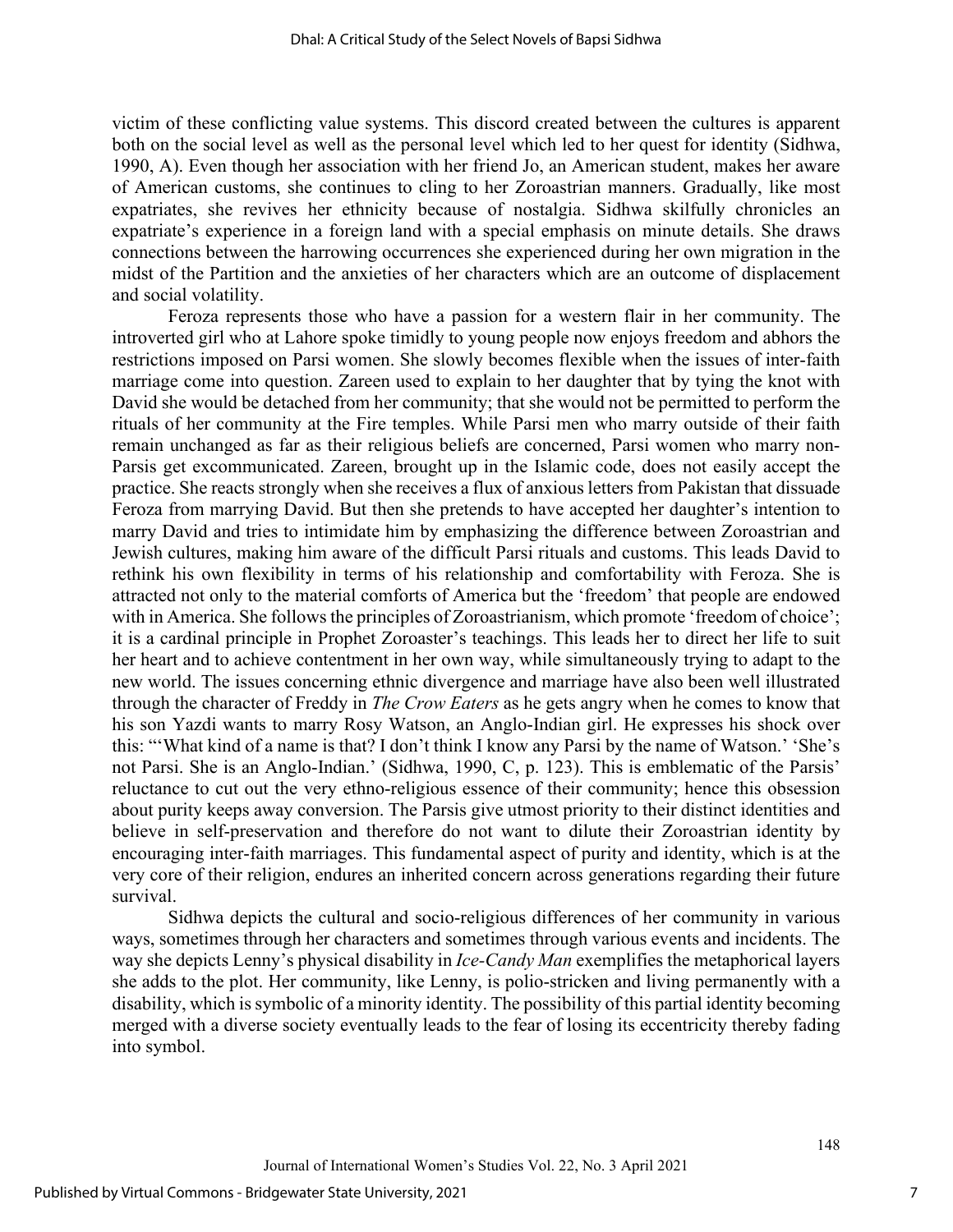#### **Findings**

From this contextual analysis of narratives and discourses, we may infer that the Parsi community is anxious about their diminishing numbers which are threatening their survival. The community has often been "reduced to irrelevant nomenclatures..." (Sidhwa, 2006). Sidhwa understands that the community is haunted by the fear of losing their physical existence, which forms the source of their 'identity'. If they do not survive, their long-lived culture and heritage would die too. This creates a relatively undying state of worries and concern. The anticipation of this fear and insecurity over 'survival' heightens the feeling of collective annihilation anxiety among community members. However, this anxiety serves as a springboard of motivation, propelling prolific creativity in writers. Sidhwa not only delicately threads her plots, highlighting many community-specific features, but also experiences a 'psychic healing' (Ken Gewertz, 2005) in the process. Her anxieties concerning her community's survival always make her strive for productivity rather than make her debilitated. There is a sort of 'sweet spot' between these two in which her anxiety keeps her alert and works as a driving force to create works of literature that sustain their ethno-religious exclusivity.

Kahlil Gibran states, "Our anxiety does not come from thinking about the future, but from wanting to control it" (Osborne, 2019). Similarly, Sidhwa's conscious efforts to control the annihilation of her community eventually motivates her to create more literature that would perpetuate the unique Zoroastrian culture. In that sense, she preserves her cultural ethos through her works, thereby alleviating the community's concern for continued existence even after it's extinction.

As Julian Strack and her colleagues put it, "*the typical association between anxiety and negative outcomes appeared to be disrupted among those with higher levels of anxiety motivation" (Strack et al.,* 2017). Anxiety is implanted in the socio-historical and cultural context of the Parsi Zoroastrians. This paper introduces the psychological state of the Parsi creative writer Bapsi Sidhwa and conceptualizes self and identity in the face of death and danger. As Sidhwa inherits ancestral trauma and anxieties concerning her community's survival, she, under the strain of collective survival anxiety, is pushed in to a higher level in her creative work. The result of this is her numerous ethno-centric literary discourses that preserve the community's existence.

Because of this, anxiety can serve as a source of motivation; in this way it does not only 'disturb the comfortable', but also 'comforts the disturbed'. This study paves the way for further research on annihilation anxiety concerning other ethno-religious minorities facing marginalization, exclusion, and the struggle for survival.